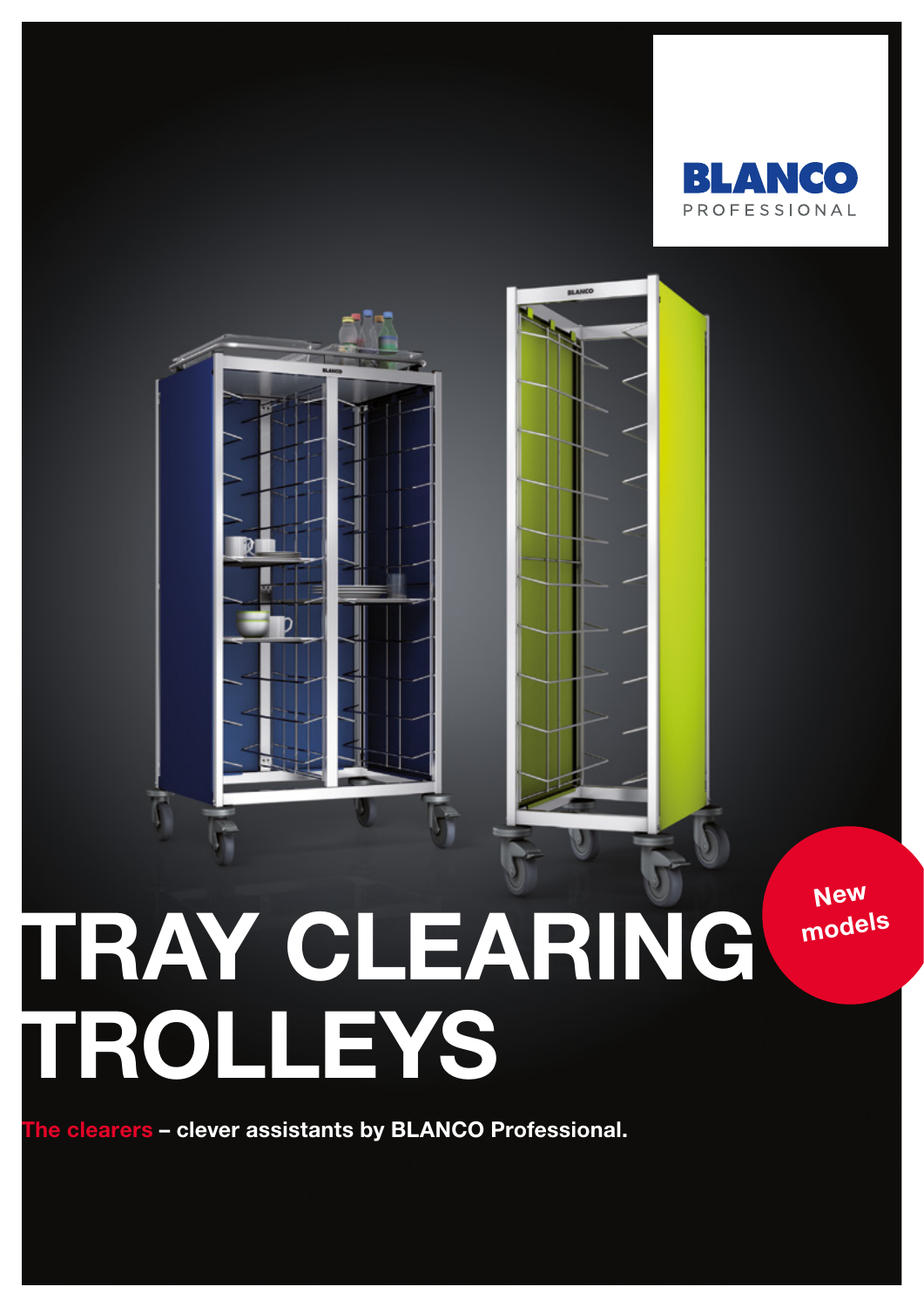# NEW PUSH

## Dish return without chaos With tray clearing trolleys by BLANCO Professional.

Tray clearing trolleys quickly ensure order in self-service areas. In order to guarantee that dish return is executed safely even during the most chaotic rush hours, tray clearing trolleys by BLANCO Professional are made of high-quality stainless steel. The welded frame construction guarantees maximum stability and durability with compact dimensions and top manoeuvrability. The standard wall guards protect units and furniture.



### Optional equipment for added comfort.

The panelling creates a sleek look. It can be removed to facilitate cleaning and increase usage flexibility.

The best part is that it seamlessly integrates into the popular colour concept of the BASIC LINE food serving trolley panelling by BLANCO Professional for a perfect overall appearance.

Upon request, the trolleys can be delivered with an ergonomical push handle made of hygienic stainless steel or additional push-through protection.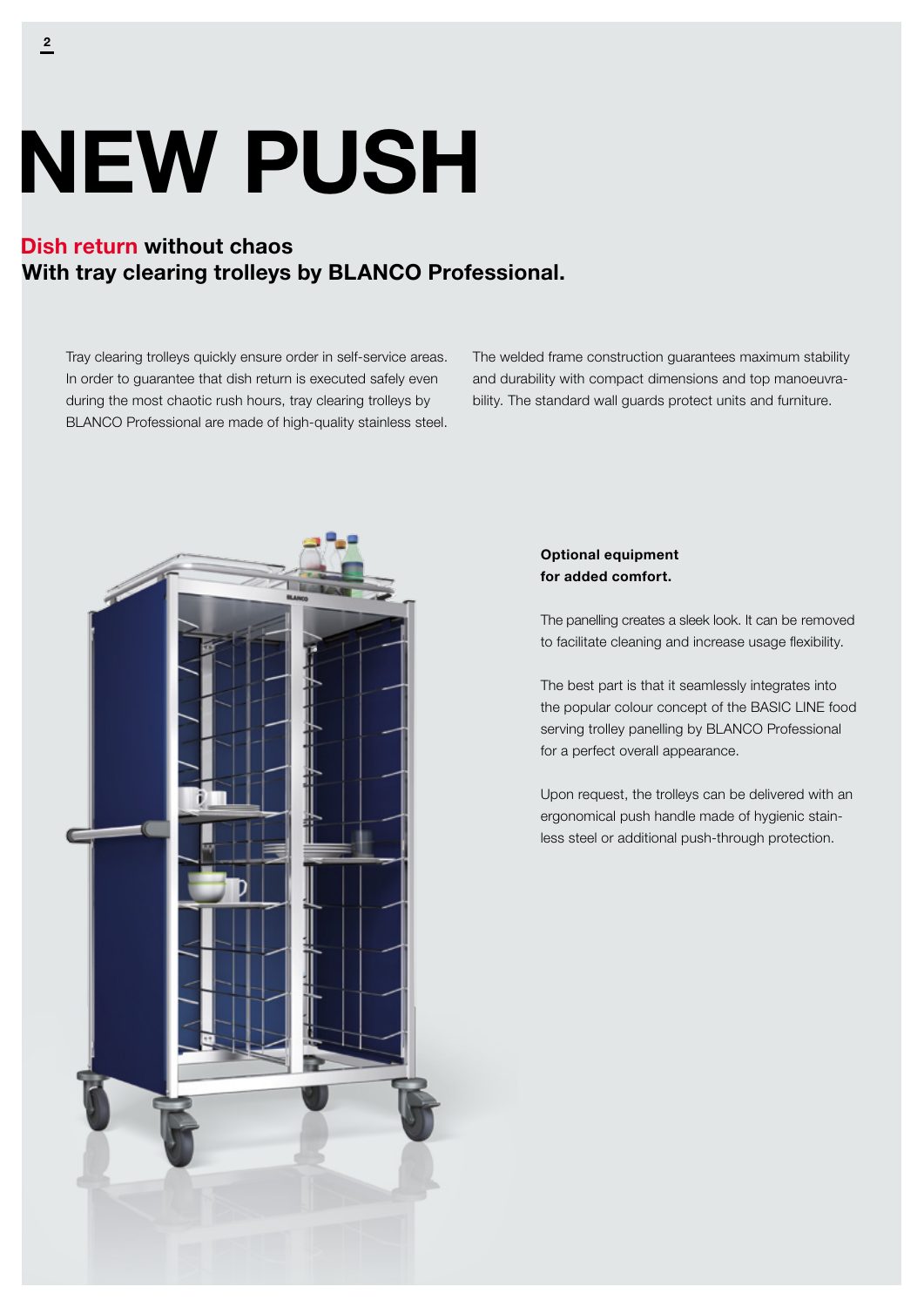

The stainless-steel frame construction is securely welded and therefore offers the highest levels of stability.



Stainless-steel tray supports with integrated push-through protection on both sides. The tray support frames can be completely removed.



Optional: An additional push-through protection at the back keeps trays securely in position.



Optional: Trolley top made of stainless steel with all-round railing for holding bottles and glasses. It is simply positioned on the frame construction and can therefore be easily removed without any tools for cleaning.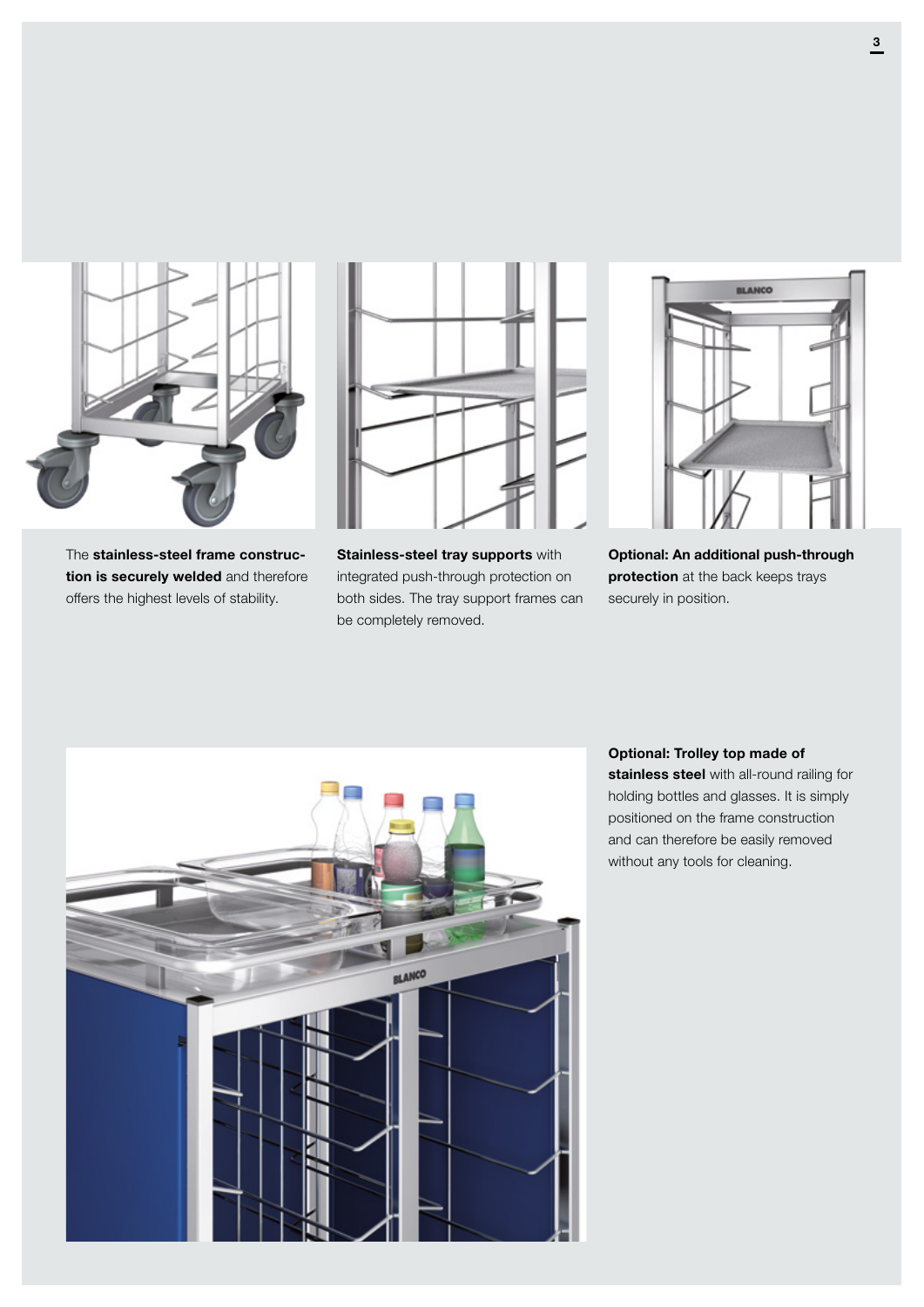# TRAY CLEARING TROLLEYS



| <b>Model</b>                                                           | <b>TAW 10 GN</b>                                                                                             | <b>TAW 10 EN</b>                                | <b>TAW 10 KN</b>                               | <b>TAW 2 x 10 GN</b>                                       | <b>TAW 2 x 10 EN</b>                            | <b>TAW 2 x 10 KN</b>                           |  |
|------------------------------------------------------------------------|--------------------------------------------------------------------------------------------------------------|-------------------------------------------------|------------------------------------------------|------------------------------------------------------------|-------------------------------------------------|------------------------------------------------|--|
| Model                                                                  | Tray clearing trolley, 1-piece, accessible from both sides                                                   |                                                 |                                                | Tray clearing trolley, 2-piece, accessible from both sides |                                                 |                                                |  |
| For trays                                                              | Gastronorm trays<br>$(530 \times 325 \text{ mm})$                                                            | Euronorm trays<br>$(530 \times 370 \text{ mm})$ | Canteen trays<br>$(460 \times 344 \text{ mm})$ | Gastronorm trays<br>$(530 \times 325 \text{ mm})$          | Euronorm trays<br>$(530 \times 370 \text{ mm})$ | Canteen trays<br>$(460 \times 344 \text{ mm})$ |  |
| Dimensions $L \times W \times H$<br>in mm                              | 468 x 673 x 1550                                                                                             | 513 x 673 x 1550                                | 487 x 607 x 1550                               | 850 x 673 x 1550                                           | 940 x 673 x 1550                                | 888 x 607 x 1550                               |  |
| Support spacing                                                        | 125 mm                                                                                                       |                                                 |                                                |                                                            |                                                 |                                                |  |
| Capacity                                                               | 10 GN trays                                                                                                  | 10 EN trays                                     | 10 KN trays                                    | 20 GN trays                                                | 20 EN trays                                     | 20 KN trays                                    |  |
| Load-bearing<br>capacity/max.<br>load-bearing cap. per<br>support pair | 150 kg / 4.5 kg                                                                                              |                                                 |                                                |                                                            |                                                 |                                                |  |
| Castors                                                                | Synthetic castors, 125 mm dia., 4 steering castors, 2 of which have brakes                                   |                                                 |                                                |                                                            |                                                 |                                                |  |
| Special features                                                       | Tray supports with integrated push-through protection on both sides, tray support frame completely removable |                                                 |                                                |                                                            |                                                 |                                                |  |
| Material                                                               | made of corrosion-resistant steel                                                                            |                                                 |                                                |                                                            |                                                 |                                                |  |
| Order No.                                                              | 574 240                                                                                                      | 574 241                                         | 574 242                                        | 574 243                                                    | 574 244                                         | 574 245                                        |  |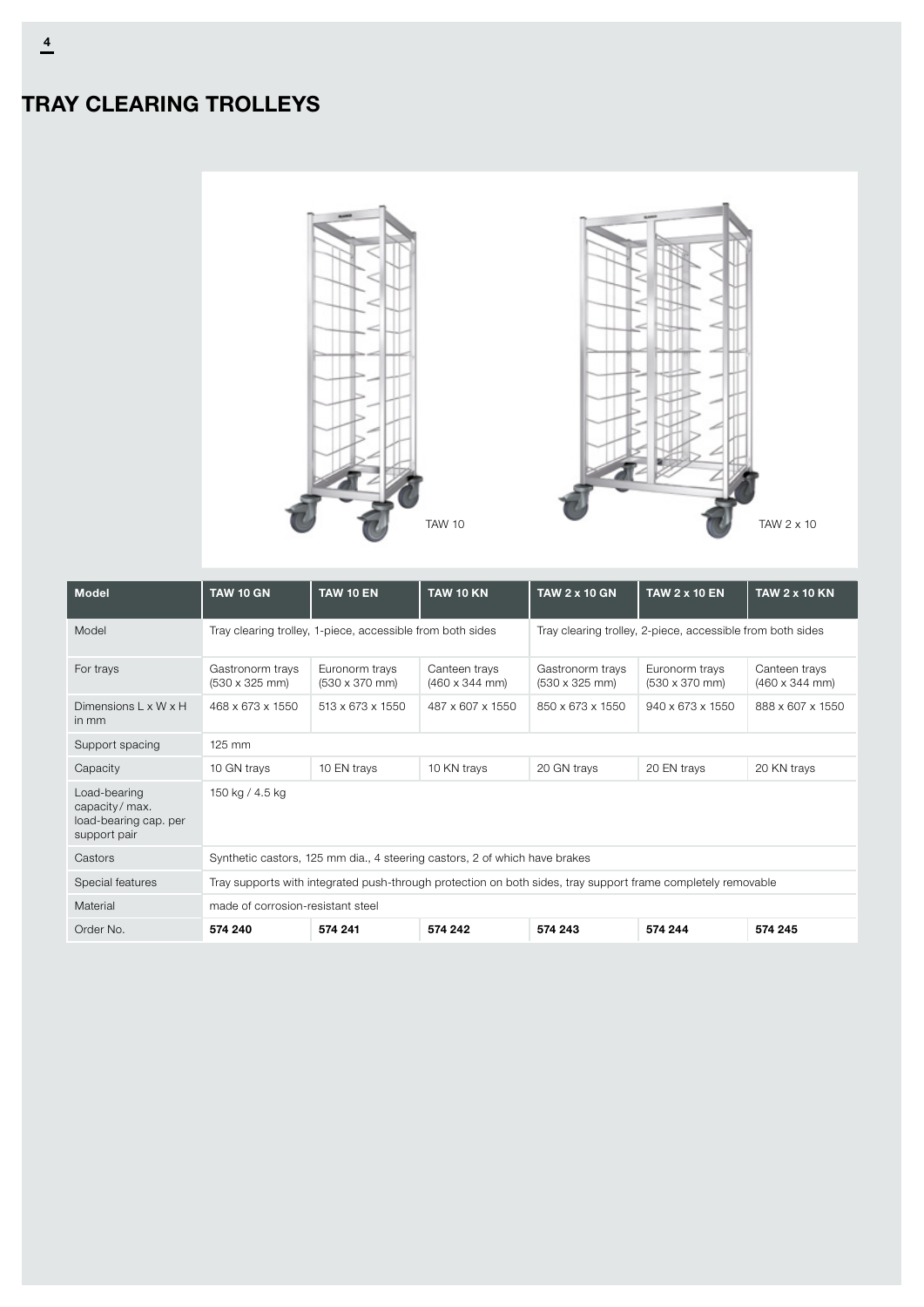

| <b>Model</b>                                                           | <b>TAW 12 GN</b>                                                                                             | <b>TAW 12 EN</b>                                | <b>TAW 12 KN</b>                               | <b>TAW 2 x 12 GN</b>                                       | <b>TAW 2 x 12 EN</b>                            | <b>TAW 2 x 12 KN</b>                           |  |
|------------------------------------------------------------------------|--------------------------------------------------------------------------------------------------------------|-------------------------------------------------|------------------------------------------------|------------------------------------------------------------|-------------------------------------------------|------------------------------------------------|--|
| Model                                                                  | Tray clearing trolley, 1-piece, accessible from both sides                                                   |                                                 |                                                | Tray clearing trolley, 2-piece, accessible from both sides |                                                 |                                                |  |
| For trays                                                              | Gastronorm trays<br>$(530 \times 325 \text{ mm})$                                                            | Euronorm trays<br>$(530 \times 370 \text{ mm})$ | Canteen trays<br>$(460 \times 344 \text{ mm})$ | Gastronorm trays<br>$(530 \times 325 \text{ mm})$          | Euronorm trays<br>$(530 \times 370 \text{ mm})$ | Canteen trays<br>$(460 \times 344 \text{ mm})$ |  |
| Dimensions $L \times W \times H$<br>in mm                              | 468 x 673 x 1550                                                                                             | 513 x 673 x 1550                                | 487 x 607 x 1550                               | 850 x 673 x 1550                                           | $940 \times 673 \times 1550$                    | 888 x 607 x 1550                               |  |
| Support spacing                                                        | $100 \text{ mm}$                                                                                             |                                                 |                                                |                                                            |                                                 |                                                |  |
| Capacity                                                               | 12 GN trays                                                                                                  | 12 EN trays                                     | 12 KN trays                                    | 24 GN trays                                                | 24 EN trays                                     | 24 KN trays                                    |  |
| Load-bearing<br>capacity/max.<br>load-bearing cap. per<br>support pair | 150 kg / 4.5 kg                                                                                              |                                                 |                                                |                                                            |                                                 |                                                |  |
| Castors                                                                | Synthetic castors, 125 mm dia., 4 steering castors, 2 of which have brakes                                   |                                                 |                                                |                                                            |                                                 |                                                |  |
| Special features                                                       | Tray supports with integrated push-through protection on both sides, tray support frame completely removable |                                                 |                                                |                                                            |                                                 |                                                |  |
| Material                                                               | made of corrosion-resistant steel                                                                            |                                                 |                                                |                                                            |                                                 |                                                |  |
| Order No.                                                              | 574 325                                                                                                      | 574 326                                         | 574 327                                        | 574 328                                                    | 574 329                                         | 574 330                                        |  |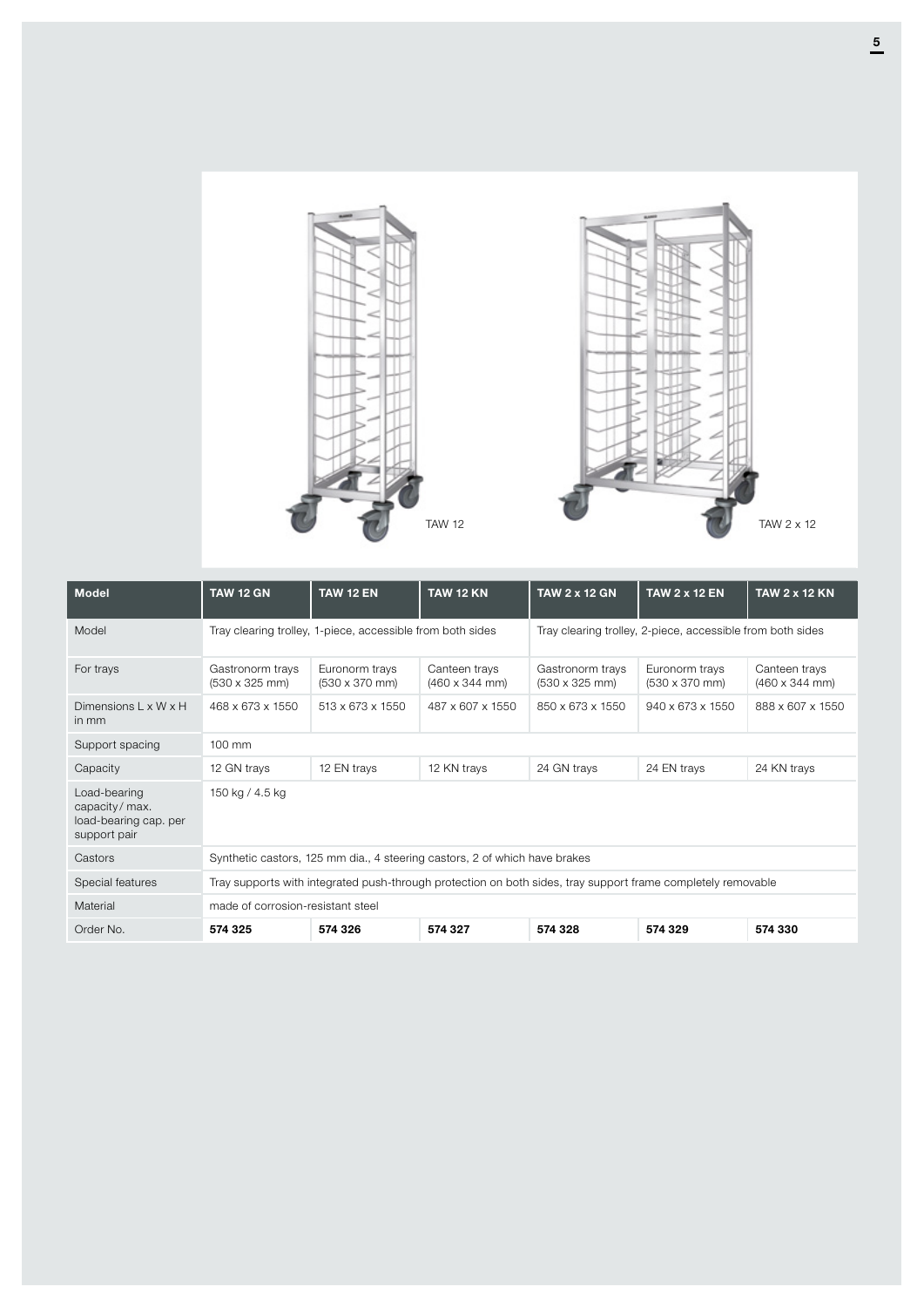### THE PANELLING: BRINGS COLOUR TO EVERYDAY LIFE.



The panelling sets for the BLANCO tray clearing trolleys can be used anywhere a privacy shield is desired. The sturdy side walls can be hooked in and unhooked easily. This makes cleaning easier, and the trolley can still be used without panelling.

In addition to stainless steel, 13 panelling colours offer a matching shade for any setting. And make every tray clearing trolley a real eye-catcher.

Perfect in function and easy on the eye: Tray clearing trolleys by BLANCO Professional.

The ingenious panelling Simple to mount and just as simple to remove completely without tools.

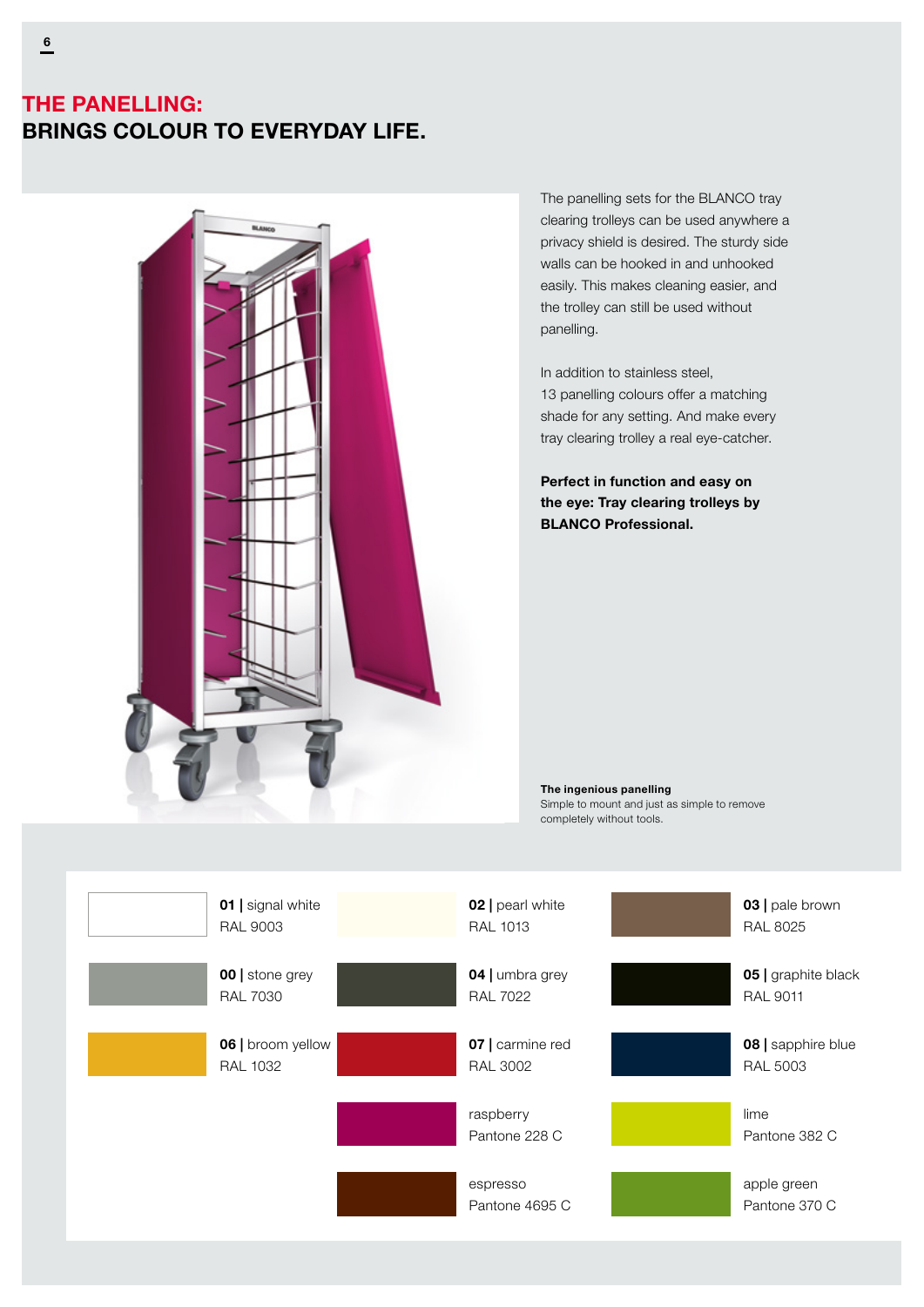## OPTIONS AND ACCESSORIES



TAW 10 GN with panelling on 2 sides, colour: lime



TAW 10 GN with panelling on 3 sides, stainless steel



TAW 2 x 10 GN with stainless-steel trolley top, all-round railing and push handle (shown with accessories)

| <b>Designation</b>                                                                                                                                                                                                                                                                                                                                                                                                  | For model                                 | Order No.                  |
|---------------------------------------------------------------------------------------------------------------------------------------------------------------------------------------------------------------------------------------------------------------------------------------------------------------------------------------------------------------------------------------------------------------------|-------------------------------------------|----------------------------|
| Side wall panelling on 2 sides, coloured                                                                                                                                                                                                                                                                                                                                                                            | <b>TAW GN</b>                             | 378 441                    |
| Panelling parts can be completely removed for cleaning, thin sheet,<br>electrolytically galvanised on both sides, powder-coated in various<br>colours<br>Panelling parts can be completely removed for cleaning<br>electrolytically galvanised on both sides, powder-coated in various<br>colours<br>Side and rear wall panelling on 3 sides, stainless steel<br>Stainless-steel trolley top with all-round railing | TAW EN                                    | 378 442                    |
|                                                                                                                                                                                                                                                                                                                                                                                                                     | <b>TAW KN</b>                             | 378 443                    |
| Side wall panelling on 2 sides, stainless steel                                                                                                                                                                                                                                                                                                                                                                     | <b>TAW GN</b>                             | 378 450                    |
|                                                                                                                                                                                                                                                                                                                                                                                                                     | TAW EN                                    | 378 451                    |
|                                                                                                                                                                                                                                                                                                                                                                                                                     | TAW KN                                    | 378 452                    |
| Side and rear wall panelling on 3 sides, coloured<br>Panelling parts can be completely removed for cleaning, thin sheet,                                                                                                                                                                                                                                                                                            | TAW 10 GN<br>TAW 12 GN                    | 378 444                    |
|                                                                                                                                                                                                                                                                                                                                                                                                                     | TAW 10 EN<br>TAW 12 EN                    | 378 445                    |
|                                                                                                                                                                                                                                                                                                                                                                                                                     | TAW 10 KN<br>TAW 12 KN                    | 378 446                    |
|                                                                                                                                                                                                                                                                                                                                                                                                                     | TAW 2 x 10 GN<br>TAW 2 x 12 GN            | 378 447                    |
|                                                                                                                                                                                                                                                                                                                                                                                                                     | TAW 2 x 10 EN<br>TAW 2 x 12 EN            | 378 448                    |
|                                                                                                                                                                                                                                                                                                                                                                                                                     | TAW 2 x 10 KN<br>TAW 2 x 12 KN            | 378 449                    |
| Panelling parts can be completely removed for cleaning                                                                                                                                                                                                                                                                                                                                                              | TAW 10 GN<br>TAW 12 GN                    | 378 453                    |
|                                                                                                                                                                                                                                                                                                                                                                                                                     | TAW 10 EN<br>TAW 12 EN                    | 378 454                    |
|                                                                                                                                                                                                                                                                                                                                                                                                                     | TAW 10 KN<br>TAW 12 KN                    | 378 455                    |
|                                                                                                                                                                                                                                                                                                                                                                                                                     | TAW 2 x 10 GN<br>TAW 2 x 12 GN            | 378 456                    |
|                                                                                                                                                                                                                                                                                                                                                                                                                     | TAW 2 x 10 EN<br>TAW 2 x 12 EN            | 378 457                    |
|                                                                                                                                                                                                                                                                                                                                                                                                                     | TAW 2 x 10 KN<br>TAW 2 x 12 KN            | 378 458                    |
| Roof can be completely removed for cleaning, stainless steel                                                                                                                                                                                                                                                                                                                                                        | TAW 10 GN<br>TAW 12 GN                    | 574 246                    |
|                                                                                                                                                                                                                                                                                                                                                                                                                     | TAW 10 EN<br>TAW 12 EN                    | 574 247                    |
|                                                                                                                                                                                                                                                                                                                                                                                                                     | TAW 10 KN<br>TAW 12 KN                    | 574 248                    |
|                                                                                                                                                                                                                                                                                                                                                                                                                     | TAW 2 x 10 GN<br>TAW 2 x 12 GN            | 574 249                    |
|                                                                                                                                                                                                                                                                                                                                                                                                                     | TAW 2 x 10 EN<br>TAW 2 x 12 EN            | 574 250                    |
|                                                                                                                                                                                                                                                                                                                                                                                                                     | TAW 2 x 10 KN<br>TAW 2 x 12 KN            | 574 251                    |
| Push handle                                                                                                                                                                                                                                                                                                                                                                                                         | all TAW                                   | $\overline{\phantom{a}}$ . |
| Additional push-through protection (stainless-steel rod)                                                                                                                                                                                                                                                                                                                                                            | TAW 10 and<br><b>TAW 12</b>               | $-\, -$                    |
|                                                                                                                                                                                                                                                                                                                                                                                                                     | TAW $2 \times 10$ KN and<br>TAW 2 x 12 KN | $\sim$ $\sim$              |
| <b>Castors, galvanised steel</b>                                                                                                                                                                                                                                                                                                                                                                                    | all TAW                                   | $\sim$ $-$                 |